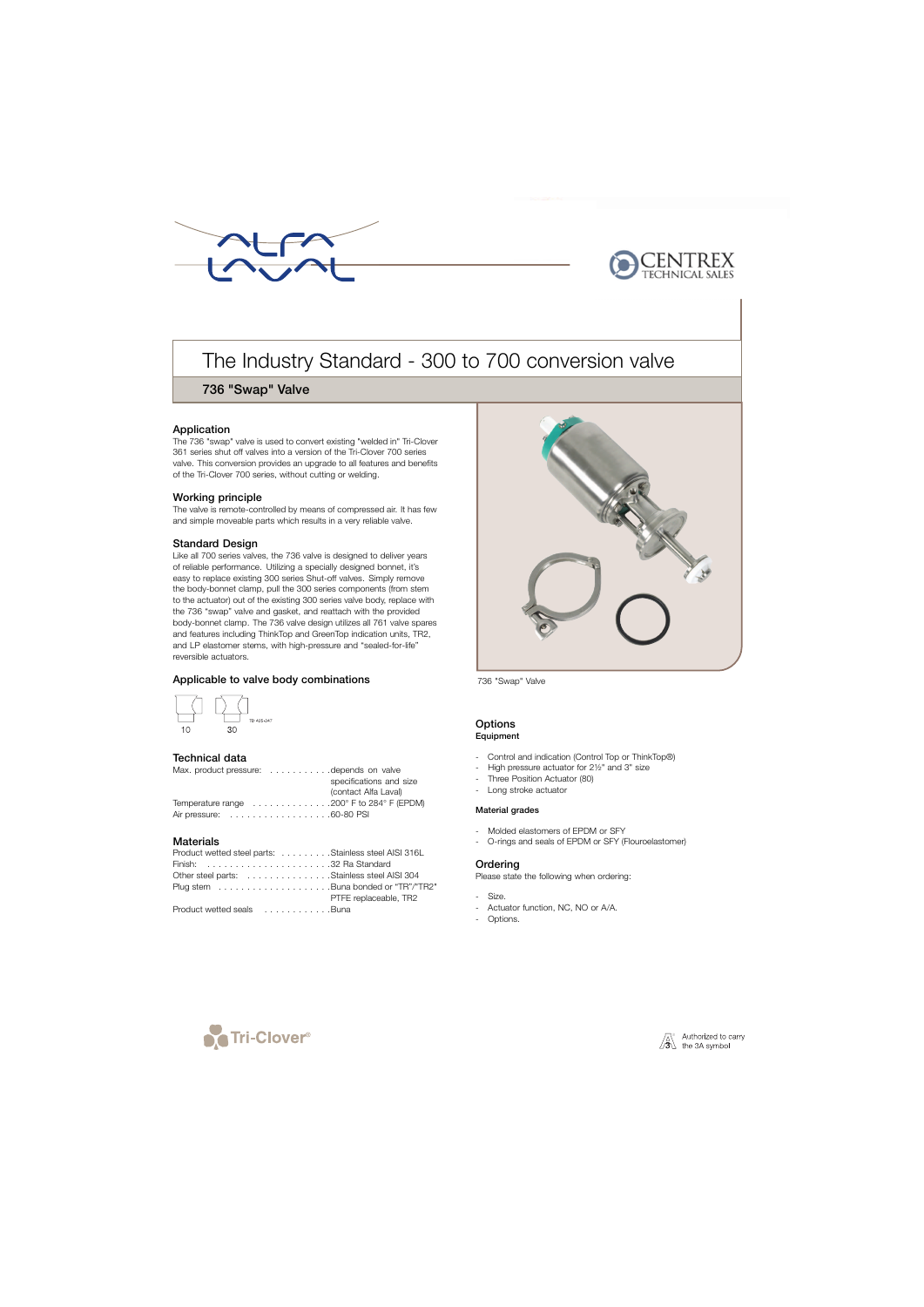# Pressure drop/capacity diagrams

#### Shut-Off Valve

Flow Pattern: B to A (Solid Curve), A to B (Broken Curve)



Medium: Water (68°F)

Measurements: In accordance with VDI 2173.

# Installed dimensions



## 736 Shut-Off Valves



| Valve Size (Tube OD) | Short |        | Long  |               | ັ    |               |
|----------------------|-------|--------|-------|---------------|------|---------------|
|                      | inch  | mm     | inch  | <sub>mm</sub> | inch | <sub>mm</sub> |
| 2-inch               | 17.32 | 440.00 | 21.25 | 540.00        | 3.50 | 89.00         |
| $2\frac{1}{2}$ -inch | 17.56 | 446.00 | 21.53 | 547.00        | 3.50 | 89.00         |
| 3-inch               | 18.06 | 459.00 | 22.03 | 560.00        | 3.75 | 95.00         |

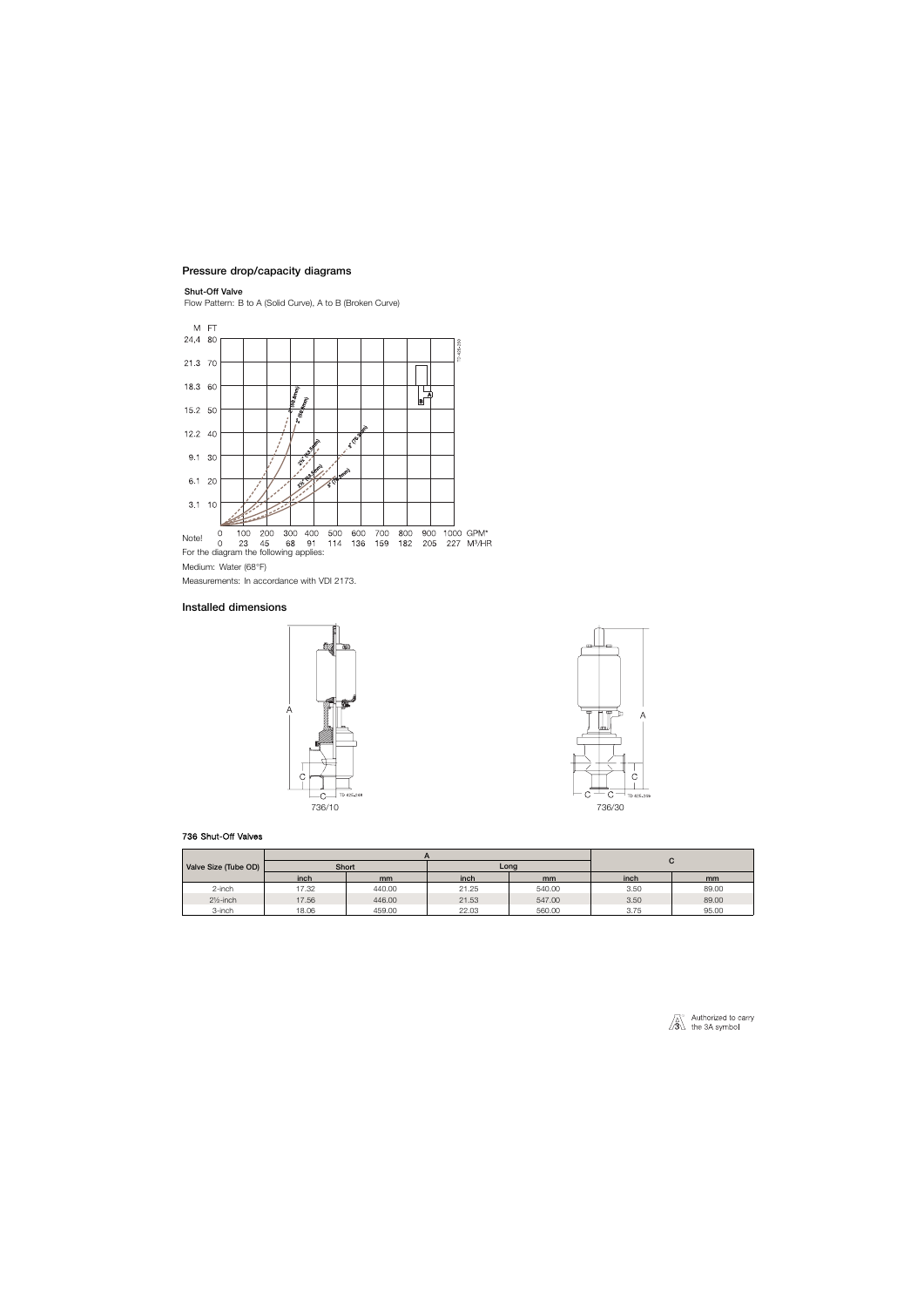# Actuator function

- Pneumatic downward movement, spring return (NO)
- Pneumatic upward movement, spring return (NC)
- Pneumatic upward and downward movement (A/A),
- Actuator for intermediate position of the valve plug as option

## Type 20 (Normally-Closed)

## Shut-off valve holding pressures (Standard)\*\*

| Short Stroke Actuator (Standard*) |           |        | Long Stroke Actuator (Standard*) |           |        |               |
|-----------------------------------|-----------|--------|----------------------------------|-----------|--------|---------------|
| <b>Size</b>                       | Elastomer | "TR"   | Stroke Length                    | Elastomer | "TR"   | Stroke Length |
| 2-inch                            | 95 psi    | 95 psi |                                  | 95 psi    | 95 psi |               |
| $2\frac{1}{2}$ -inch              | 60 psi    | 60 psi |                                  | 65 psi    | 60 psi | $\bigcap$     |
| 3-inch                            | 45 psi    | 45 psi |                                  | 37 psi    | 30 psi | $\bigcap$     |

\* 4½" diameter actuator is standard on the 1"-3" valves. A 6" diameter actuator is supplied with the 4" valve. The 6" diameter actuator is available,

as a heavy duty option, for the 3" valve.

\*\* On a standard actuator it takes 30 psi to offset the spring force when fully extended and 60 psi to fully compress the spring.

# Type 20 (Normally-Closed)

## Optional "HP" high pressure actuator. (6" diameter actuator)

| Short Stroke Actuator (Standard*) |           |         | Long Stroke Actuator (Standard*) |           |           |                      |
|-----------------------------------|-----------|---------|----------------------------------|-----------|-----------|----------------------|
| <b>Size</b>                       | Elastomer | "TR"    | <b>Stroke Lenath</b>             | Elastomer | "TR"      | <b>Stroke Lenath</b> |
| $2\frac{1}{2}$ -inch              | 120 psi   | 120 psi |                                  | 155 psi   | 120 psi   |                      |
| 3-inch                            | 105 psi   | 100 psi |                                  | 110 psi   | $105$ psi | $\bigcap$            |

# Actuator Air Supply Specifications

See chart below for minimum air pressure requirements.

Maximum air pressure is 100 psi (normal).

Air volume required is identified by the length of the stroke.

| Valve Size              | Stroke (inch) | Volume (cu. in.) |
|-------------------------|---------------|------------------|
| 2 - 3-inch short stroke |               | 14.80            |
| 2 - 3-inch long stroke  |               | 29.50            |

Lubricated air is not required. Filtered air and a pressure regulator valve are required.

# Additional Holding Pressure

Additional air supply must be relieved when product pressure is not present. Failure to do so will result in pressure damage to the seat. When using additional air loading it should exceed the minimum required by no more that 3 to 5 psig.

Example: A customer has an application for a 3" valve that is required to hold 70 psi product pressure with an elastomer (Buna). The valve without an air assist will hold 40 psi. An additional holding force to overcome 30 psi (70 psi-40 psi) is needed. Since the ratio is 5:10 (air-to-product pressure ratio) a 15 psi air assist is needed.

Note: Since it takes 60 psi to fully stroke the valve without air assist, it will take 75 psi to open the example. (60 psi+15 psi)





| <b>Valve Size</b>    | Air to Product<br><b>Pressure Ratio</b> | Max<br>Recommended<br>Air Assist | Max. Product<br><b>Holding Pressure</b> |
|----------------------|-----------------------------------------|----------------------------------|-----------------------------------------|
| 2-inch               | 02:10                                   | 10                               | 150                                     |
| $2\frac{1}{2}$ -inch | 03:10                                   | 20                               | 100                                     |
| 3-inch               | 05:10                                   | 35                               | 100                                     |